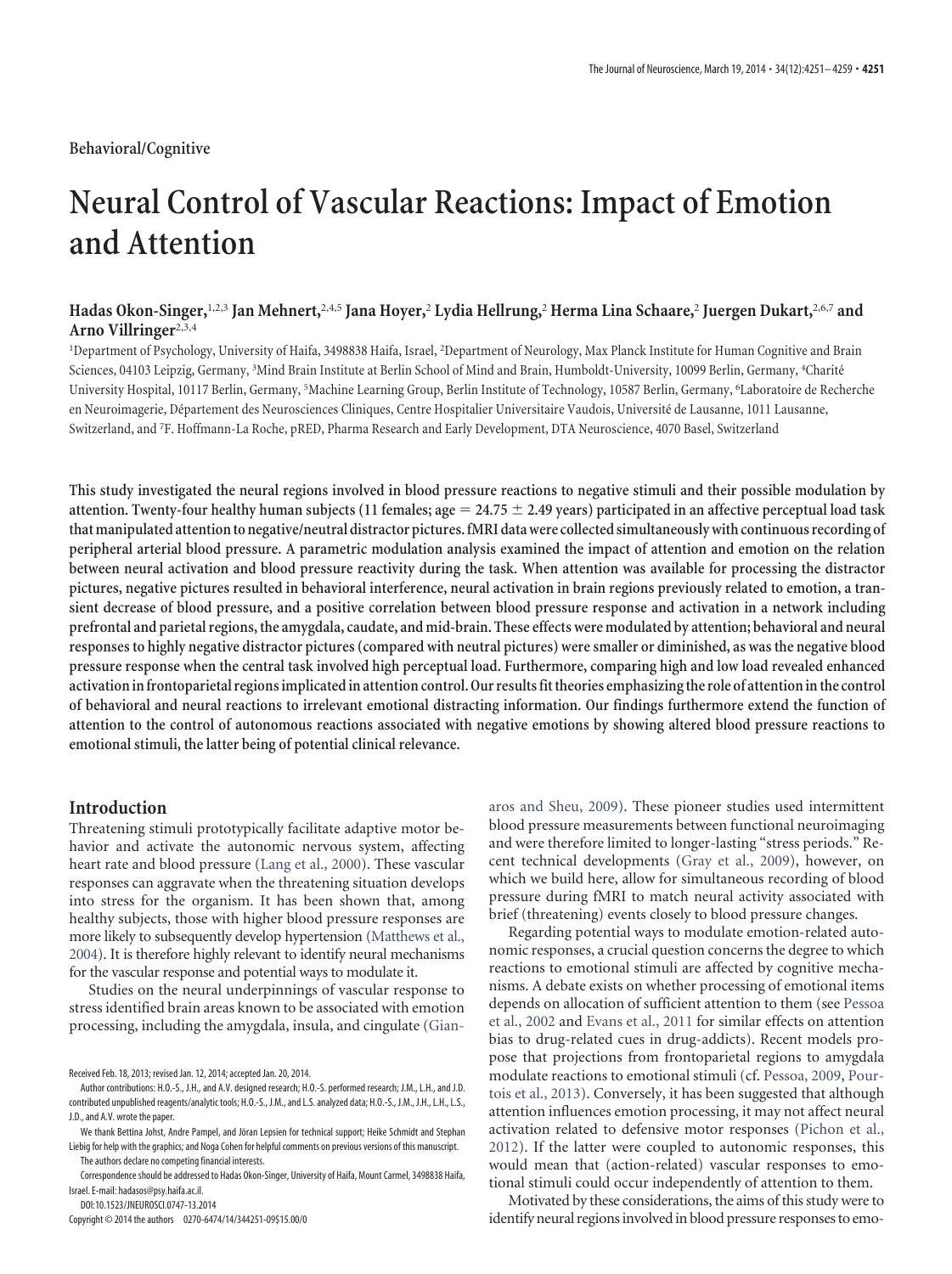

<span id="page-1-0"></span>Figure 1. Examples of low-load and high-load trials. In each trial, a fixation cross was presented for 1s, followed by presentation of a target letter (i.e., "X" or "N") with either one (i.e., low load) or five (i.e., high load) distracting letters. Simultaneously to the letters, a distracting picture, either neutral or negative, appeared. The valence of the picture was independent of the load condition. ITI, Intertrial interval.

tional stimuli and to elucidate whether and how attention modulates these neural processes and the associated vascular response.

Our study builds on an affective perceptual load task that we previously established to assess the impact of attention on emotion processing [\(Okon-Singer et al., 2007\)](#page-8-9). Participants discriminate a target letter among few (low load) or many (high load) distractor letters, whereas they are asked to ignore simultaneously presented distractor pictures that are emotionally negative or neutral. Using this paradigm, we investigated whether attention affects behavioral, neural, and vascular reactions to irrelevant emotional distractors in healthy individuals. In the low-load condition, negative pictures were hypothesized to deteriorate task performance, to activate regions implicated in emotion processing (amygdala, anterior insula, orbitofrontal cortex, visual areas), and to transiently decrease blood pressure [\(Minati et al., 2009,](#page-8-10) [Dan-Glauser and Gross, 2011\)](#page-8-11). In high load (reduced attention) these reactions were hypothesized to be attenuated. Finally, we expected activations related to enhanced perceptual load in frontoparietal and primary visual regions.

# **Materials and Methods**

## *Subjects*

Twenty-four healthy subjects (11 females; mean age =  $24.75 \pm 2.49$ years) without any history of neurological, psychiatric, vascular, or cardiologic diseases volunteered to participate in the study in return for payment. The study was approved by the local ethics committee and all subjects gave informed consent before the experiment. All subjects were right handed according to the Edinburgh Handedness Inventory [\(Old](#page-8-12)[field, 1971\)](#page-8-12) and all fell in the normal range of anxiety and stress as assessed by the German version of the Spielberger State-Trait Anxiety Inventory [\(Laux et al., 1981\)](#page-8-13) and the Trier Inventory of Chronic Stress [\(Schulz and Schlotz, 1999\)](#page-8-14), respectively.

Due to technical problems, the behavioral data of five subjects was not recorded, so the behavioral analysis is based on 19 subjects (11 females). In addition, after technical challenges involved in recording blood pressure continuously and noninvasively inside the MRI scanner, the blood pressure measurement of eight of the initial 24 subjects contained  $>$ 40% signal dropout (caused by slight movements of the subjects resulting in signal loss and low-pressured attachment of blood pressure sensors; see further details regarding data preprocessing in the "Blood pressure preprocessing" section). Therefore, we performed two types of analyses (see details in "Data analysis" below): (1) analysis of the fMRI data, without correlating them to the blood pressure measures, was performed to examine the neural correlates of the interaction between attention and emotion and was based on fMRI data acquired from all 24 participants (the fMRI data were not affected by the signal dropouts); and (2) analyses correlating the fMRI data with the blood pressure measurements, which had to be conducted based on 16 participants (nine females) due to the signal dropouts and unreliable blood pressure data from eight subjects and include both a parametric modulation analysis and an analysis with a continuous blood pressure regressor (see details in the "Correlation

with blood pressure: parametric modulation analysis" and the "Correlation with continuous blood pressure" sections).

## *Stimuli and design*

Stimuli pictures (distractors) were modified, color real-life photos from the International Affective Picture System (IAPS; [Lang et al., 2008\)](#page-8-15). To avoid differences in complexity between the pictures, we modified the original IAPS pictures using clipping and, where necessary, magnification. The emotional valence and arousal levels of the modified pictures were judged by a sample of 41 (20 males, mean age  $= 26.0 \pm 4.6$  years) healthy volunteers. For the current experiment, 80 negative and 80 neutral pictures were chosen based on the valence scores of the modified pictures. We did not examine possible differences in the blood pressure response to subtypes of pictures, such as aggressive compared with disgusting images. Visual features were further matched between negative and neutral pictures. *t* tests showed no difference in luminance, contrast, or dominant spatial frequency between the negative and the neutral pictures (all *t*-values  $\leq 0.53$ , all *p*-values  $\geq 0.6$ ). Furthermore, the content of the pictures (i.e., people, objects, or scenes) was similar across conditions.

[Figure 1](#page-1-0) describes the order of events in an experimental trial. Each trial started with a fixation cross shown for 1 s, followed by a negative or a neutral picture in the center of the screen for 2 s. The picture was presented as a circular shape and was surrounded by either two (i.e., low perceptual load; 50% of the trials) or six (i.e., high perceptual load) letters presented in an imaginary circle. The letters always included a target letter (i.e., "X" or "N") and one or five distracting letters. Participants were asked to ignore the picture and discriminate the target letter. They were asked to press different buttons in the response box allocated to indicate either "X" or "N" using the index and middle finger of their right (dominant) hand. They were requested to respond as fast and accurately as possible. Before the fMRI session, subjects performed a short practice session outside the scanner to familiarize them with the task. The experiment was presented in short blocks separated by "null trials" to control for habituation and expectancy effects. The trials were presented in a pseudorandomized order, with the criteria that no more than three consecutive short blocks of the same emotional valence (i.e., negative or neutral) were presented. The reason for using a block design was to maximize the vascular reactivity and neural reactions to the task. Block designs are known to produce more robust effects in fMRI compared with event-related designs [\(Friston et al., 1999\)](#page-8-16).

#### *Data acquisition*

*fMRI acquisition*. fMRI acquisition was performed on a 3T scanner (Siemens). All images were acquired using a 12-channel head coil. Functional images were acquired using a gradient-echo EPI sequence (FOV 19.2 cm, matrix size  $64 \times 64$ , voxel size  $3 \times 3 \times 4$  mm<sup>3</sup>, TR/TE/FA = 2000/30/90, 30 axial slices of 3 mm with an interslice gap of 1 mm). Anatomical scans were acquired in a separate session using a T1 weighted 3D MP-RAGE sequence (FOV 256  $\times$  240 mm<sup>2</sup>, spatial resolution  $1 \times 1 \times 1.5$  mm<sup>3</sup>). Geometric distortions were characterized by a B0 field-map scan. The field-map scan consisted of gradient-echo readout (24 echoes, inter-TE 0.95 ms) with a standard 2D phase encoding. The B0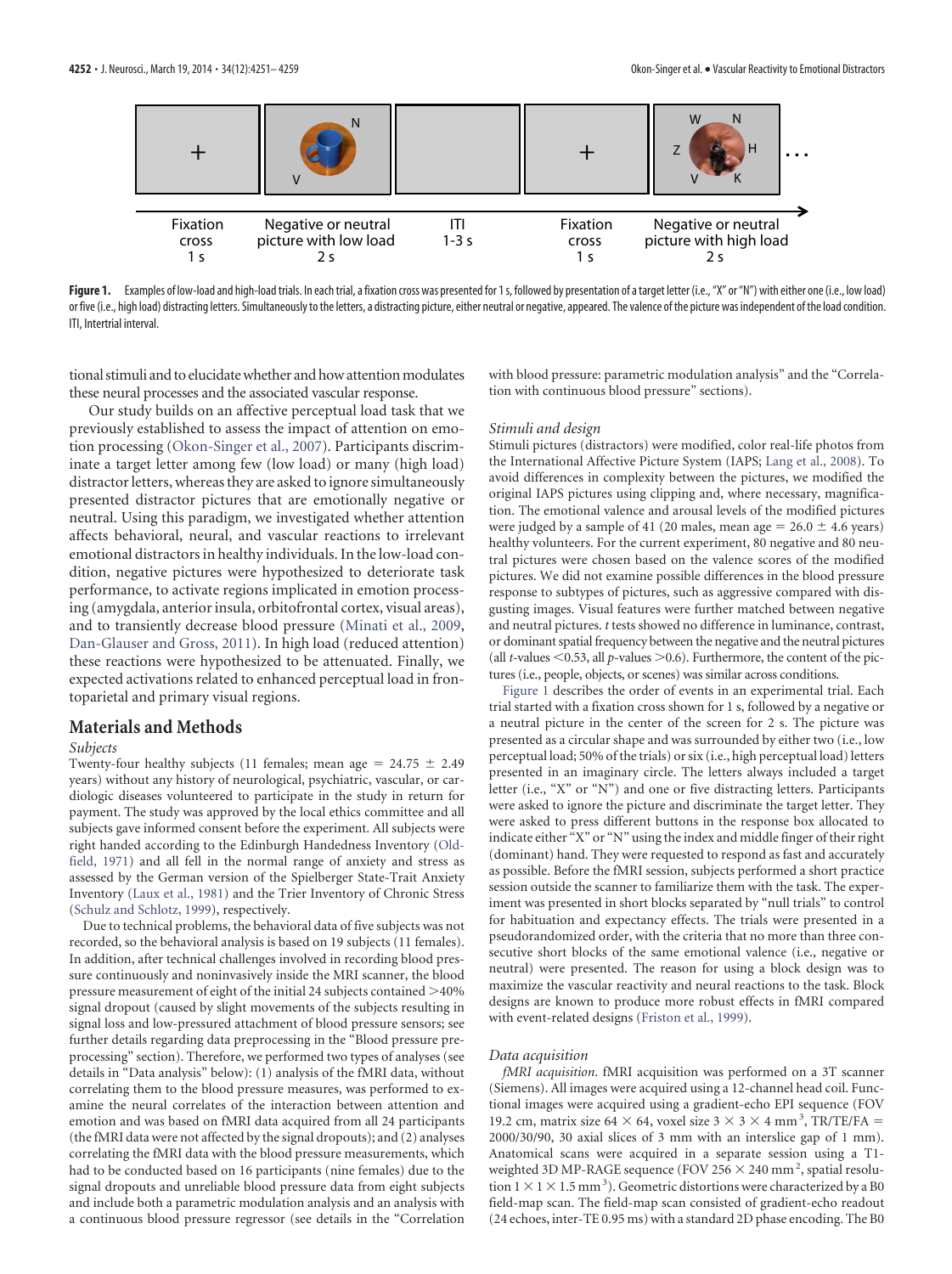

<span id="page-2-0"></span>**Figure 2.** Analysis of RT and EP in the perceptual load task revealed that in the low-load condition, negative distractor pictures resulted in longer RT (*A*) and reduced accuracy (*B*) compared with neutral distractor pictures. In the high-load condition, these differences were not significant. Error bars indicate SD.

#### <span id="page-2-1"></span>**Table 1. RT and EP analysis in the perceptual load task**

|                   | Mean    | SD   | t test | <i>p</i> -value |
|-------------------|---------|------|--------|-----------------|
| RT (msec)         |         |      |        |                 |
| Low load          |         |      |        |                 |
| Negative          | 1083.9  | 33.1 | 2.96   | 0.008           |
| Neutral           | 1033.59 | 28.5 |        |                 |
| High load         |         |      |        |                 |
| Negative          | 1349.1  | 21.1 | 1.17   | 0.25            |
| Neutral           | 1320.4  | 22.2 |        |                 |
| $EP$ (error $%$ ) |         |      |        |                 |
| Low load          |         |      |        |                 |
| <b>Negative</b>   | 6.0     | 2.0  | 2.37   | 0.029           |
| <b>Neutral</b>    | 3.7     | 1.4  |        |                 |
| High load         |         |      |        |                 |
| Negative          | 22.9    | 2.9  | 0.9    | 0.37            |
| <b>Neutral</b>    | 21.2    | 2.7  |        |                 |

In the low-load condition, negative distractor pictures resulted in slower RT and higher EP compared with neutral distractor pictures. These differences were not significant in the high-load condition.

<span id="page-2-2"></span>**Table 2. Blood pressure reaction in response to distractor pictures and different load conditions in the perceptual load task**

|                | Mean    | SD   | <i>F</i> test | <i>p</i> -value |
|----------------|---------|------|---------------|-----------------|
|                |         |      |               |                 |
| Low load       |         |      |               |                 |
| Negative       | $-0.48$ | 1.29 | 4.34          | 0.055           |
| <b>Neutral</b> | 0.403   | 1.66 |               |                 |
| High load      |         |      |               |                 |
| Negative       | $-0.12$ | 1.71 | 1.59          | 0.22            |
| <b>Neutral</b> | $-0.78$ | 1.35 |               |                 |

In the low-load condition, blood pressure was lower after negative compared with neutral distractor pictures. The difference between negative and neutral distractor pictures was not significant in the high-load condition. Blood pressure changes are reported as a change from mean baseline from 1 s before the beginning of each block to the onset of the first picture in the block.

field was obtained by a linear fit to the unwrapped phases of all odd echoes

*Blood pressure acquisition*. Blood pressure was continuously recorded simultaneously to fMRI acquisition using an MR-compatible biophysical measurement system (CareTaker unit; Empirical Technologies/Biopac Systems; [http://www.biopac.com/\)](http://www.biopac.com/). Given the high correlation between their time courses ( $r = 0.9219$ ), further analyses were conducted only on systolic blood pressure because systolic blood pressure has been shown to have higher reactivity to stress [\(Krantz and Manuck, 1984;](#page-8-17) [Sherwood et](#page-8-18) [al., 1990;](#page-8-18) [Swain and Suls, 1996\)](#page-8-19) and other stimuli [\(Gravlee and Brock](#page-8-20)[schmidt, 1990\)](#page-8-20) compared with diastolic blood pressure.

An arterial pulse signal was measured noninvasively via a small plastic device that was sensitive to pressure and attached firmly to the L brachial artery. The signal was transformed in real-time to systolic and diastolic blood pressure values using a Pulse Decomposition Analysis (PDA) algorithm [\(Baruch et al., 2007;](#page-7-0) [Baruch et al., 2011\)](#page-7-1). In short, the PDA algorithm uses the temporal structure of the pressure pulse to extract features highly correlated with diastolic and systolic blood pressure. The assumption is that the pressure pulse consists of a main, leading pressure component and two following components rising from reflections of the first one. The temporal delay between the first and the third pressure component in combination with their amplitudes are thereby highly correlated with systolic and diastolic blood pressure. Notably, the algorithm calculates neither diastolic nor systolic blood pressure from the mean arterial pressure.

After calibration with individual blood pressure readings from a blood pressure cuff (Biopac Systems), the pulse decomposition analysis algorithm was used to track blood pressure by analyzing the timing and ampli-

tudes of the primary L ventricular ejection pulse and arterial pulse reflections in the upper arm. To avoid movement artifacts, subjects responded to the task using the index and middle fingers of their right hand while the blood pressure device was attached to their left arm. To ensure subject safety, only plastic MR-compatible parts of the system entered the scanner room and the data were transferred using a transducer, Bluetooth dongle, USB D/A converter and cables, and an INISO optically isolated input adapter. Data were sampled at a 500 Hz sampling rate. To maintain sufficient pressure, an automatic blood pressure calibration unit was used and, if necessary, air was pumped into the plastic device attached to the subjects (e.g., in instances in which small movements of the subject affected the blood pressure pad connection to the artery). The data were acquired via the CareTaker blood pressure software module and transferred to AcqKnowledge software (BioPac Systems), which also saved triggers at the onset of each picture onset to allow for the synchronization with the fMRI data.

### *Data preprocessing*

*fMRI preprocessing*. Functional data were processed and analyzed using Statistical Parametric Mapping software (SPM8; Wellcome Department of Imaging Neuroscience, London, United Kingdom) with MATLAB 7.11.0 software (MathWorks). Preprocessing included the following steps: removal of the first 10 s (first five repetitions) to achieve a scanner steady state, motion correction using realignment to the first volume, geometric distortions correction using a field map, and slice timing correction to the middle slice. Functional and anatomical images were normalized to Montreal Neurological Institute (MNI) space. Images were then spatially smoothed with an 8 mm full-width at half-maximum Gaussian kernel and a high-pass filter of 1/128 Hz was applied.

*Blood pressure preprocessing*. The systolic blood pressure raw data were corrected for clearly visible artifacts (when pressure went below 3 SDs from its mean) using a linear interpolation between the last corrected blood pressure value before the artifacts occurrence and the first value afterward. Subjects for whom  $>40\%$  of the data had to be interpolated were excluded from any further analysis, resulting in 16 subjects being used for analyses of blood pressure data. Within these 16 subjects, 3.1%  $(SD = 5.9%)$  of the data were interpolated  $(25.3/0.3 \text{ max/min in indi-}$ viduals). For the parametric modulation analysis, we calculated one value for systolic blood pressure in each block. These values were based on an average of the values from 3 s after the first picture onset in a block to 5 s after the end of the block (based on [Gray et al., 2009](#page-8-3) and [James et al.,](#page-8-21) [2013\)](#page-8-21) minus a baseline based on the values of the second before the block onset (i.e., period of  $-1$  to zero when zero is the first stimulus onset in a block). These values were used in the analysis of the blood pressure responses and for the parametric analysis with the fMRI data. For the analyses of the relation of neural activation to blood pressure fluctuations, we prepared a continuous regressor for systolic pressure that was based on one blood pressure value for each TR.

## *Data analysis*

*Behavioral data analysis*. The analyses of behavioral data included reaction time (RT) and accuracy (error percentage; EP) and was performed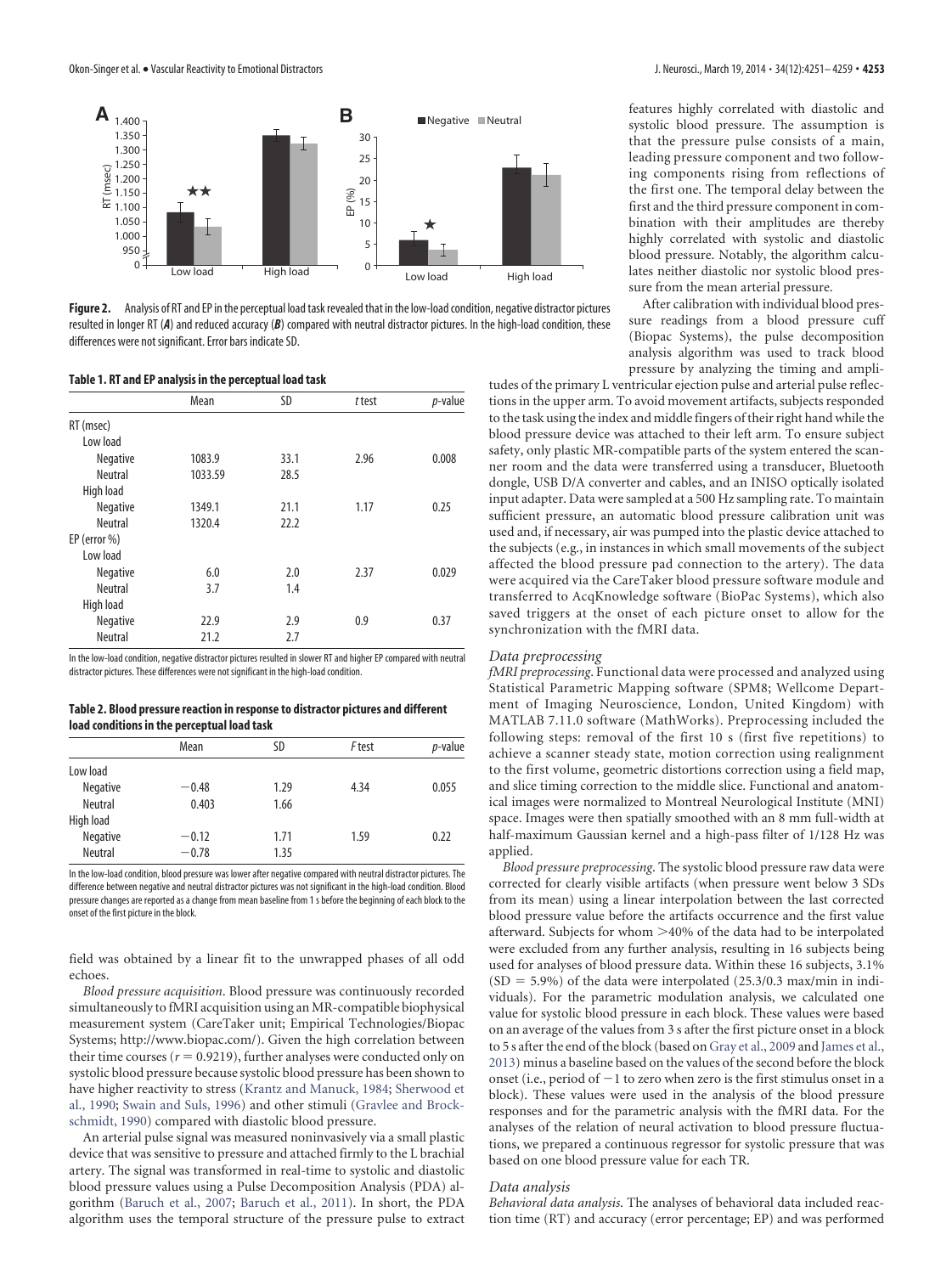## <span id="page-3-0"></span>**Table 3. Brain regions activated during the perceptual load task**

|      |                                                                                                        | <b>MNI</b> coordinates |       |                |         |        |
|------|--------------------------------------------------------------------------------------------------------|------------------------|-------|----------------|---------|--------|
| Side | Region                                                                                                 | Χ                      | у     | Z              | t-value | Voxels |
|      | Regions that exhibited enhanced activation for negative vs neutral pictures                            |                        |       |                |         |        |
| R    | Middle frontal gyrus                                                                                   | 42                     | 5     | 34             | 5.58    | 21     |
| R    | Inferior frontal gyrus                                                                                 | 48                     | 20    | 22             | 5.49    | 24     |
| R    | Inferior frontal gyrus                                                                                 | 51                     | 32    | $\overline{4}$ | 5.77    | 44     |
|      | Superior frontal gyrus                                                                                 | $-3$                   | 53    | 28             | 5.20    | 8      |
|      | Inferior frontal gyrus                                                                                 | $-36$                  | 23    | $\mathbf{1}$   | 6.53    | 106    |
|      | Orbito-frontal cortex                                                                                  | $-27$                  | 17    | $-17$          | 5.40    | 10     |
| R    | Lateral occipital cortex                                                                               | 51                     | $-70$ | 7              | 9.89    | 681    |
|      | Fusiform gyrus                                                                                         | $-39$                  | $-49$ | $-17$          | 7.94    | 603    |
| R    | Amygdala                                                                                               | 21                     | $-4$  | $-14$          | 5.70    | 13     |
|      | Amyqdala                                                                                               | $-21$                  | $-4$  | $-14$          | 5.75    | 24     |
| R    | <b>Brainstem</b>                                                                                       | 9                      | $-28$ | $-8$           | 5.53    | 11     |
| R    | Cerebellum                                                                                             | 21                     | $-76$ | $-44$          | 5.10    | 5      |
|      | Cerebellum                                                                                             | $-18$                  | $-76$ | $-41$          | 6.50    | 50     |
|      | Regions that exhibited enhanced activation for neutral vs negative pictures                            |                        |       |                |         |        |
| R    | Temporal lobe/lateral ventricle                                                                        | 18                     | $-37$ | 13             | 5.58    | 7      |
|      | <b>Temporal lobe</b>                                                                                   | $-27$                  | $-46$ | 1              | 5.38    | 9      |
|      | Regions that exhibited enhanced activation in the low-load vs the high-load condition                  |                        |       |                |         |        |
|      | Medial frontal gyrus                                                                                   | 0                      | 47    | $-20$          | 5.43    | 35     |
| L    | Superior medial frontal gyrus                                                                          | $-9$                   | 56    | 28             | 5.30    | 11     |
| R    | Middle temporal gyrus                                                                                  | 57                     | $-64$ | $-5$           | 7.02    | 64     |
| R    | Middle occipital gyrus                                                                                 | 27                     | $-94$ | $-2$           | 5.42    | 14     |
| R    | Hippocampus                                                                                            | 21                     | $-7$  | $-17$          | 5.13    | 5      |
|      | Hippocampus                                                                                            | $-24$                  | $-13$ | $-17$          | 5.94    | 47     |
|      | Regions that exhibited enhanced activation in the high-load vs the low-load condition                  |                        |       |                |         |        |
| R    | Middle frontal gyrus                                                                                   | 33                     | 47    | 19             | 7.75    | 180    |
| L    | Middle frontal gyrus                                                                                   | $-33$                  | 50    | 13             | 6.43    | 47     |
|      | Middle frontal gyrus                                                                                   | $-24$                  | 2     | 49             | 5.61    | 20     |
| R    | Inferior frontal gyrus                                                                                 | 30                     | 26    | $-5$           | 7.41    | 122    |
| R    | Supplementary motor area                                                                               | 18                     | 11    | 64             | 5.38    | 8      |
|      | Supplementary motor area                                                                               | $-9$                   | 14    | 46             | 6.11    | 87     |
| R    | Inferior parietal lobule                                                                               | 42                     | $-52$ | 49             | 5.71    | 121    |
|      | Superior parietal gyrus                                                                                | $-24$                  | $-61$ | 49             | 7.34    | 309    |
|      | Lingual gyrus                                                                                          | $-9$                   | $-79$ | $-5$           | 10.54   | 1449   |
|      | Insula/Inferior frontal gyrus                                                                          | $-33$                  | 20    | $-2$           | 6.71    | 82     |
|      | Regions that exhibited enhanced activation for negative vs neutral pictures in the low-load condition  |                        |       |                |         |        |
| R    | Inferior frontal/orbitofrontal gyrus                                                                   | 36                     | 29    | $-11$          | 4.97    | 6      |
| R    | Middle temporal gyrus                                                                                  | 51                     | $-70$ | 7              | 8.16    | 217    |
| L    | Middle temporal gyrus                                                                                  | $-48$                  | $-61$ | 4              | 6.32    | 210    |
| R    | Inferior temporal gyrus                                                                                | 42                     | $-40$ | $-14$          | 6.54    | 69     |
|      | Fusiform gyrus                                                                                         | $-39$                  | $-49$ | $-17$          | 5.27    | 11     |
|      | Insula                                                                                                 | $-36$                  | 23    | $\mathbf{1}$   | 5.95    | 35     |
|      | Cerebellum                                                                                             | $-18$                  | $-76$ | $-41$          | 5.33    | 8      |
|      | Similar contrast: amygdala examination using a small volume correction ( $p < 0.05$ FWE corrected)     |                        |       |                |         |        |
| R    | Amygdala                                                                                               | 18                     | $-4$  | $-11$          | 4.30    | 58     |
|      | Amygdala                                                                                               | $-18$                  | $-7$  | $-14$          | 4.69    | 70     |
|      | Regions that exhibited enhanced activation for neutral vs negative pictures in the low-load condition  |                        |       |                |         |        |
| R    | Caudate                                                                                                | 21                     | $-34$ | 13             | 5.67    | 13     |
|      | Regions that exhibited enhanced activation for negative vs neutral pictures in the high-load condition |                        |       |                |         |        |
| R    | Fusiform gyrus                                                                                         | 39                     | $-49$ | $-20$          | 5.87    | 47     |
|      | Fusiform gyrus                                                                                         | $-39$                  | $-49$ | $-17$          | 5.46    | 27     |
| R    | Middle occipital gyrus                                                                                 | 51                     | $-73$ | 1              | 5.73    | 16     |
|      | Middle occipital gyrus                                                                                 | $-42$                  | $-79$ | $-2$           | 5.11    | 7      |
|      | No regions exhibited enhanced activation for neutral vs negative pictures in the high-load condition   |                        |       |                |         |        |

The table shows left (L) and right (R) regions that were activated in the corresponding analyses. For each region, the t-values for voxels of peak activation and their corresponding cluster sizes were derived from a whole-(see text for details). The table includes only clusters of at least five voxels.

using SPSS (version 18, [http://www-01.ibm.com/software/analytics/](http://www-01.ibm.com/software/analytics/spss/) [spss/\)](http://www-01.ibm.com/software/analytics/spss/). For the RT analysis, only correct responses were included. Extreme responses (i.e.,  $>3$  SDs from the mean of the specific condition) were excluded. Mean RTs and EP data were used in a two-way factorial ANOVA with the factors valence (negative/neutral pictures) and load (low/high) as within-subjects effects.

*Blood pressure responses*. Similar to the analysis of the behavioral data, the analysis of the blood pressure responses was also performed using SPSS (version 18, [http://www-01.ibm.com/software/analytics/spss/\)](http://www-01.ibm.com/software/analytics/spss/). As described above, for each subject, we calculated one value for systolic blood pressure in each block. These values were used in a two-way factorial ANOVA with the factors valence (negative/neutral pictures) and load (low/high) as within-subjects effects.

*fMRI analysis of the task conditions*. To examine the effect of the task on neural activation, whole-brain voxelwise general linear model analyses were conducted on the first level. The analysis was based on a block design similar to the analyses of the behavioral performance and the blood pressure reaction. Regressors modeling stimulus events were locked to the first stimulus onset in each experimental block and convolved with a canonical hemodynamic response function (HRF). The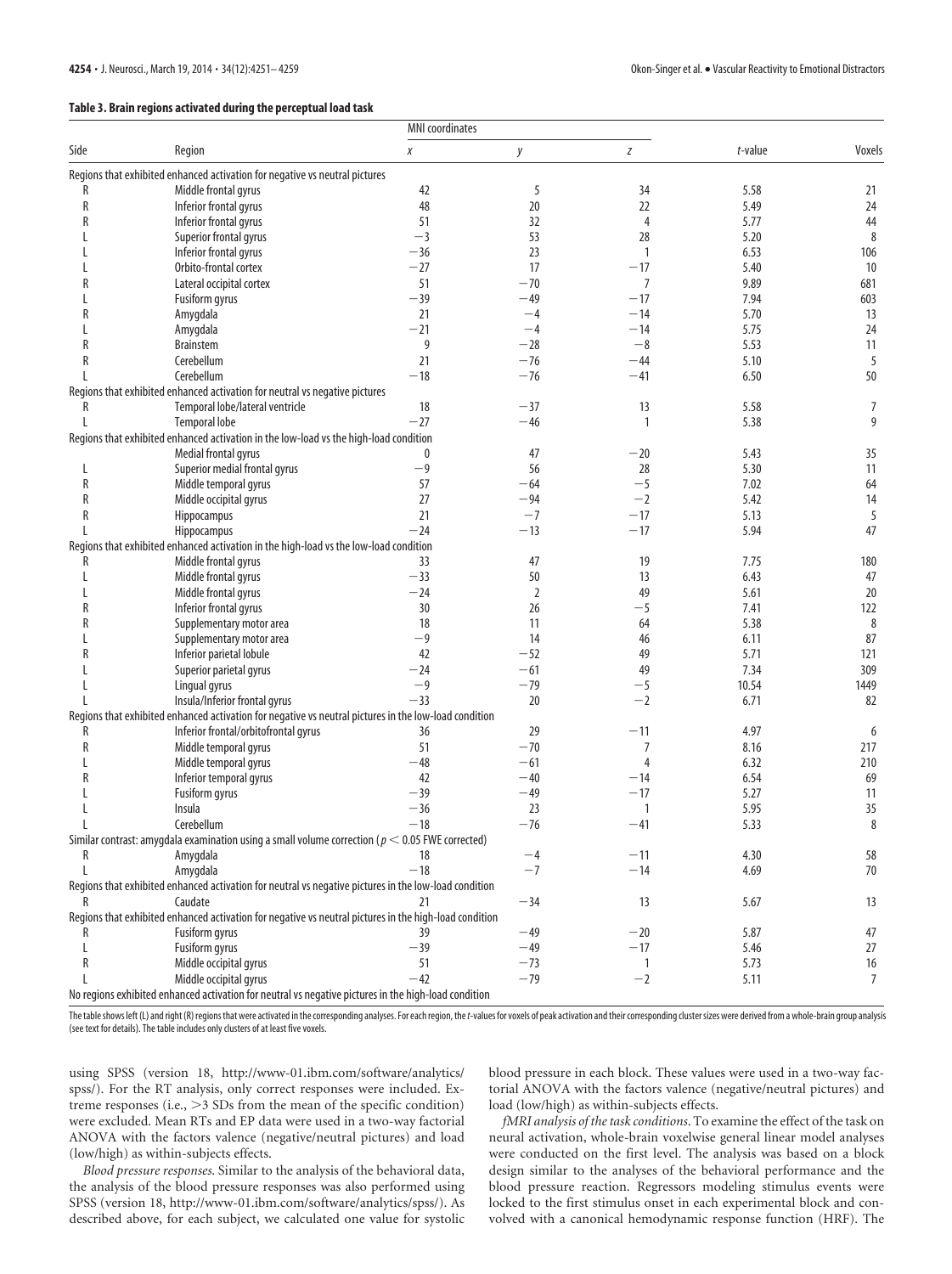

<span id="page-4-0"></span>Figure 3. Neural regions that revealed enhanced activation in the perceptual load task when contrasting negative (in red) and neutral (in blue) distractor pictures in the low-load (A) and high-load ( $\mathbf{B}$ ) conditions. Results were thresholded at  $p<0.05$  FWE corrected.



<span id="page-4-1"></span>**Figure 4.** Neural regions that revealed enhanced positive correlation with changes in blood pressure in the low-load condition when contrasting negative and neutral pictures. Results were thresholded at  $p<$  0.001 uncorrected.  $A$ , Coronal section.  $B$ , Sagittal section.*C*, Horizontal section.

analysis model included the task conditions and six motion realignment nuisance regressors. A factorial design was applied with emotion (negative/neutral) and load (low/high) as within-subjects factors. The individual maps of activation were entered into a group analysis computed with random effects controlling for voxelwise multiple comparisons using a familywise error rate (FWE) threshold of  $p < 0.05$  [\(Friston et al., 1996\)](#page-8-22). In addition, based on our hypothesis that the amygdala would be involved in the reaction to emotional stimuli, we specifically analyzed this region as a region of interest (ROI). The coordinates for the amygdala analysis were based on a recent meta-analysis of reactions to emotional items (amygdala left:  $-20, -6, -17$ ; right: 22,  $-3, -17$ ; [Sabatinelli et al.,](#page-8-23) [2011\)](#page-8-23). Considering the small size of the amygdala (1500 mm<sup>3</sup>; [Amunts et](#page-7-2) [al., 2005\)](#page-7-2), we used a small volume correction using 8-mm-radius sphere based on a formula for radius calculation for a spherical shape. Subjects were included as a between-subjects factor to correct for individual differences in activation. The group level model further included a nuisance regressor of sex [\(Sacher et al., 2012\)](#page-8-24). To examine early and later effects of attention on the reaction to the emotional distractors, we further plotted the time course of regions that were related to the task's reactions. Coordinates for the ROIs were chosen based on [Table 3.](#page-3-0) We examined regions that are important based on previous literature related to emotional processing and/or emotion control [\(Sabatinelli et al., 2011\)](#page-8-23). We chose cortical and subcortical regions to investigate the potential differences in their time courses. Therefore, the following regions were chosen: bilateral amygdala, L middle frontal gyrus, and right inferior frontal gyrus. To avoid overlapping responses between trials, the time courses are based on averages of the first trial in each experimental block. Analyses were performed using rfxplot toolbox for SPM using the Peri-Stimulus Time Histogram option (Gläscher, 2009).

*Correlation with blood pressure: parametric modulation analysis*. To examine possible differences between the task conditions in the activation of neural regions that are related to systolic blood pressure, we conducted a parametric modulation analysis model in SPM. On the individual level, the statistical model included the task conditions as regressors (as mentioned in fMRI analysis of the task conditions, above), a blood pressure parameter for each condition and experimental block, and the six movement realignment parameters. Contrast maps were computed on the first level for each parameter (i.e., negative/neutral pictures  $\times$  low/high load). These contrast maps were entered in factorial analysis on the group level, with a general factor of subjects and sex as a covariate, similarly to previous analyses described above (see "fMRI analysis of the task conditions" section). An analysis based on a FWE-corrected *p*-value yielded very few regions of activation, probably due to the relatively low number of remaining subjects after excluding subjects with many signal dropouts. Therefore, we report results based on a *p*-value of 0.001.

*Correlation with continuous blood pressure*. To examine possible relation between neural activation of and blood pressure fluctuations, we conducted an analysis with a continuous blood pressure regressor in SPM. Similarly to the other analyses, we focused on systolic blood pres-

> sure. The individual-level statistical model included the systolic blood pressure continuous regress, the task regressor, and six motion realignment parameters as covariates of nointerest. A regression analysis at the first level was followed by a one-sample *t*test at the group level computed with random effects modeling sex as a covariate of no-interest, similarly to previous analyses described above (see "fMRI analysis of the task conditions" section). Similarly to the parametric modulation analysis, we report results based on a *p*-value of 0.001.

# **Results Behavioral performance**

Separate analyses were performed for RT and EP. The ANOVA revealed a main effect of valence due to longer RTs after presentation of negative pictures compared with neutral pictures ( $F_{(1,18)} = 5.12$ ,  $p = 0.03$ ). The same trend in EP did not reach significance ( $F_{(1,18)} = 2.93$ ,  $p = 0.1$ ). In addition, RTs were longer and EP was higher in the high-load compared with the low-load condition ( $F_{(1,18)} = 172.7$ ,  $p = 0.001$  and  $F_{(1,18)} = 90.6$ ,  $p =$ 0.001 for RT and EP, respectively). The interaction between load and valence was not significant ( $F_{(1,18)} = 1.39$ ,  $p = 0.25$  and  $F_{(1,18)} =$  $0.08, p = 0.7$  for RT and EP, respectively). However, based on our a priori hypotheses, we further examined the difference between negative and neutral picture trials in the low-load and high-load conditions separately. As expected, the difference between negative and neutral pictures was significant in the low-load condition ( $t_{18} = 2.96$ ,  $p = 0.008$  and  $t_{18} = 2.37$ ,  $p = 0.029$ , for RT and EP, respectively). In the high-load condition, the difference between negative and neutral pictures was not significant ( $t_{18} = 1.17$ ,  $p = 0.25$  and  $t_{18} = 0.9$ ,  $p =$ 0.37, for RT and EP, respectively; [Fig. 2,](#page-2-0) [Table 1\)](#page-2-1).

# **Blood pressure responses**

An ANOVA revealed an interaction between load and valence  $(F_{(1,15)} = 7.35, p = 0.01)$ . *Post hoc* analyses revealed that this interaction resulted from an opposite pattern between low and high load: in the low load, systolic blood pressure responses were lower when negative pictures were presented, compared with neutral pictures ( $F_{(1,15)} = 4.34$ ,  $p = 0.055$ ). In contrast, in the high-load condition, systolic blood pressure responses did not differ significantly between negative and neutral pictures ( $F_{(1,15)}$  = 1.59,  $p = 0.22$ ; [Table 2\)](#page-2-2). The main effects of load and valence were not significant (all  $f < 1.08$ ; all  $p > 0.3$ ).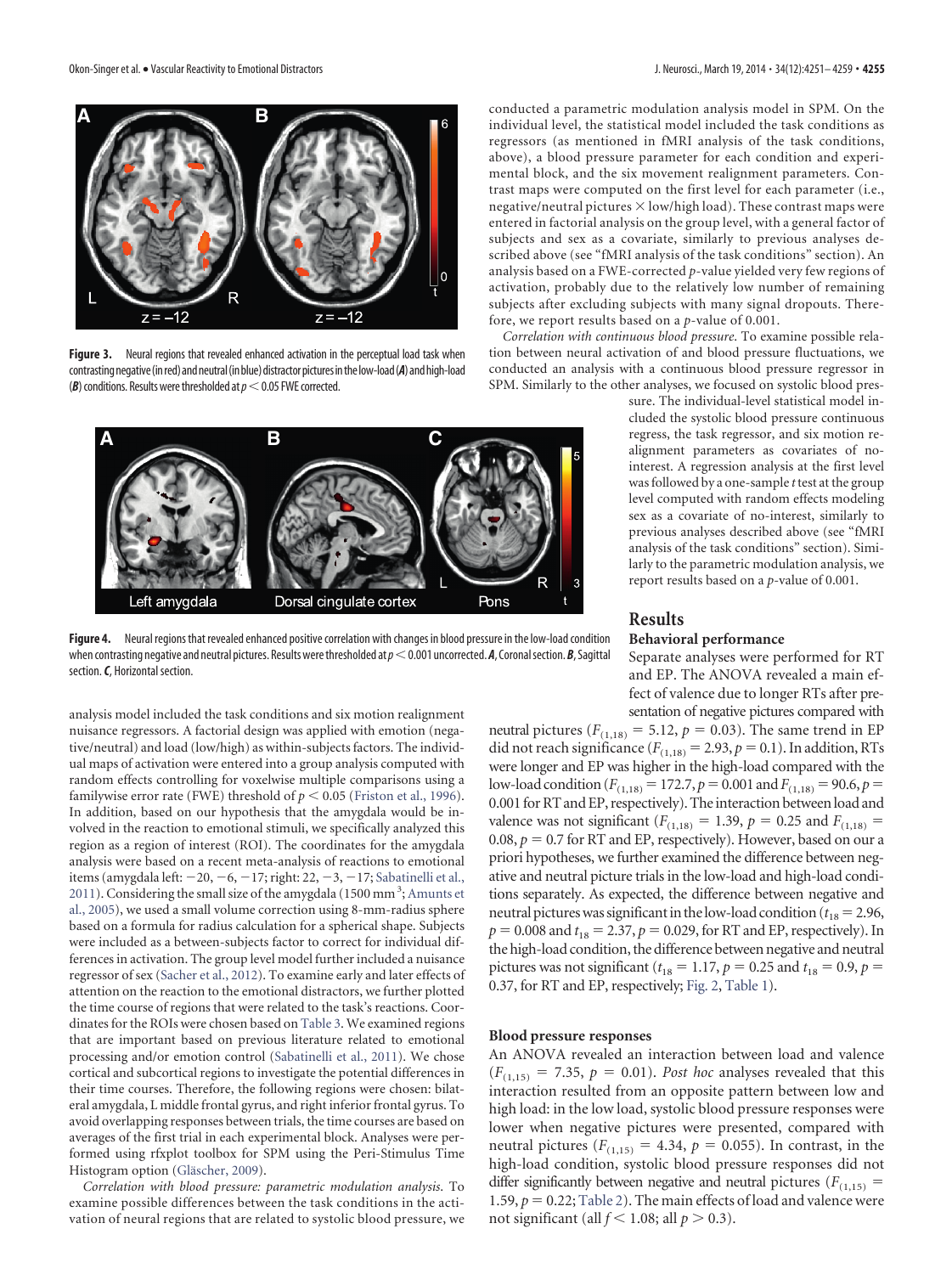## <span id="page-5-0"></span>**Table 4. Brain regions activated during the perceptual load task in correlation with blood pressure changes**

|      |                                                                                                                                                                                                 | <b>MNI</b> coordinates |                |                  |         |                |
|------|-------------------------------------------------------------------------------------------------------------------------------------------------------------------------------------------------|------------------------|----------------|------------------|---------|----------------|
| Side | Region                                                                                                                                                                                          | $\chi$                 | у              | $\boldsymbol{Z}$ | t-value | Voxels         |
|      | Regions that exhibited enhanced correlation with blood pressure for negative vs neutral pictures ( $p < 0.001$ uncorrected)                                                                     |                        |                |                  |         |                |
|      | Supplementary motor area                                                                                                                                                                        | $-9$                   | $-22$          | 49               | 3.72    | 11             |
|      | Postcentral gyrus                                                                                                                                                                               | $-21$                  | $-40$          | 70               | 4.16    | 12             |
|      | Middle temporal cortex                                                                                                                                                                          | $-42$                  | $-7$           | $-20$            | 3.60    | 6              |
|      | Insula/caudate                                                                                                                                                                                  | $-33$                  | $-37$          | 22               | 4.04    | $\overline{7}$ |
|      | Amygdala                                                                                                                                                                                        | $-27$                  | $-4$           | $-17$            | 3.56    | $\overline{7}$ |
| R    | White matter                                                                                                                                                                                    | 24                     | $-16$          | 37               | 3.91    | 19             |
|      | No regions exhibited enhanced correlation with blood pressure for neutral vs negative pictures                                                                                                  |                        |                |                  |         |                |
|      | No regions exhibited enhanced correlation with blood pressure for the low-load vs the high-load condition                                                                                       |                        |                |                  |         |                |
|      | Regions that exhibited enhanced correlation with blood pressure for the high-load vs the low-load condition                                                                                     |                        |                |                  |         |                |
| R    | Anterior cingulate cortex                                                                                                                                                                       | 18                     | 38             | 16               | 4.41    | 79             |
| L    | Precentral gyrus                                                                                                                                                                                | $-54$                  | $\overline{2}$ | 28               | 3.31    | 8              |
| L    | Caudate                                                                                                                                                                                         | $-24$                  | 14             | 22               | 3.30    | 5              |
|      | White matter                                                                                                                                                                                    | $-18$                  | 17             | 34               | 4.39    | 33             |
|      | Regions that exhibited enhanced correlation with blood pressure for negative vs neutral pictures in the low-load condition                                                                      |                        |                |                  |         |                |
| R    | Middle frontal gyrus                                                                                                                                                                            | 36                     | 8              | 34               | 3.70    | 15             |
| R    | Lateral prefrontal cortex                                                                                                                                                                       | 42                     | 23             | 40               | 3.57    | 5              |
|      | Lateral prefrontal cortex                                                                                                                                                                       | $-42$                  | 47             | 16               | 3.47    | 6              |
| R    | Inferior frontal gyrus/Insula                                                                                                                                                                   | 54                     | 26             | $\mathbf{1}$     | 3.70    | 6              |
|      | Supplementary motor area                                                                                                                                                                        | $-9$                   | $-22$          | 49               | 3.79    | 13             |
| R    | Dorsal cingulate                                                                                                                                                                                | 21                     | $-16$          | 40               | 5.20    | 374            |
|      |                                                                                                                                                                                                 |                        |                |                  |         |                |
| R    | Posterior cingulate                                                                                                                                                                             | 21                     | $-46$          | 34               | 4.75    | 61             |
|      | Superior parietal gyrus                                                                                                                                                                         | $-18$                  | $-40$          | 70               | 3.99    | 12             |
|      | Superior parietal gyrus                                                                                                                                                                         | $-27$                  | $-43$          | 64               | 3.60    | 5              |
|      | Inferior parietal cortex                                                                                                                                                                        | $-57$                  | $-46$          | 37               | 3.51    | 17             |
|      | Inferior parietal cortex                                                                                                                                                                        | $-42$                  | $-58$          | 37               | 3.55    | 16             |
|      | Insula                                                                                                                                                                                          | $-39$                  | $-22$          | 10               | 4.09    | 45             |
| R    | Parahippocampal gyrus                                                                                                                                                                           | 30                     | $-19$          | $-20$            | 4.11    | 29             |
|      | Amyqdala                                                                                                                                                                                        | $-27$                  | $-4$           | $-14$            | 4.57    |                |
| R    | Putamen                                                                                                                                                                                         | 21                     | 8              | $-11$            | 3.62    | 9              |
|      | Putamen                                                                                                                                                                                         | $-30$                  | 5              | $-11$            | 4.68    | 86             |
| R    | Midbrain                                                                                                                                                                                        | 9                      | $-10$          | $-8$             | 4.48    | 28             |
| R    | Midbrain                                                                                                                                                                                        | 6                      | $-25$          | $-26$            | 3.78    | 21             |
| R    | Cerebellum                                                                                                                                                                                      | 33                     | $-76$          | $-38$            | 3.97    | 17             |
|      | No regions exhibited enhanced correlation with blood pressure for neutral vs negative pictures in the low-load condition. In the high-load condition, no regions exhibited enhanced correlation |                        |                |                  |         |                |
|      | with blood pressure either for negative vs neutral pictures or for neutral vs negative pictures                                                                                                 |                        |                |                  |         |                |
|      | Regions that exhibited a correlation with continuous blood pressure                                                                                                                             |                        |                |                  |         |                |
| R    | Superior frontal gyrus                                                                                                                                                                          | 18                     | 14             | 46               | 4.90    | 13             |
| R    | Frontal pole                                                                                                                                                                                    | 27                     | 65             | 19               | 4.57    | 10             |
|      | Frontal pole                                                                                                                                                                                    | $-39$                  | 56             | 10               | 5.12    | 13             |
|      | <b>Frontal pole</b>                                                                                                                                                                             | $-6$                   | 68             | 16               | 4.28    | 5              |
|      | Prefrontal cortex (bilateral)                                                                                                                                                                   | $-6$                   | $-7$           | 67               | 7.12    | 352            |
|      | Precentral gyrus                                                                                                                                                                                | $-21$                  | $-25$          | 55               | 5.65    | 126            |
|      | Cingulate gyrus                                                                                                                                                                                 | $-6$                   | $-4$           | 46               | 4.40    | 19             |
| R    | Parietal cortex                                                                                                                                                                                 | 42                     | $-49$          | 31               | 4.13    | 5              |
| R    | Hippocampus                                                                                                                                                                                     | 36                     | $-19$          | $-14$            | 4.47    | 10             |
|      | Cerebellum                                                                                                                                                                                      | $-21$                  | $-31$          | $-29$            | 4.92    | 5              |
|      | Cerebellum                                                                                                                                                                                      | $-9$                   | $-55$          | $-50$            | 7.03    | 71             |
| R    | Cerebellum                                                                                                                                                                                      | 9                      | $-58$          | $-50$            | 5.47    | 14             |
|      |                                                                                                                                                                                                 |                        |                |                  |         |                |

Table shows left (L) and right (R) regions that were activated in the corresponding analyses. For each region, the t-values for voxels of peak activation and their corresponding cluster sizes were derived from a whole-brai text for details). The table includes only clusters of at least five voxels.

## **Neural responses to the task**

[Table 3](#page-3-0) depicts the brain regions that were found in the whole brain analysis ( $p < 0.05$ , FWE corrected) of the perceptual load task when contrasting load, valence, and their interaction. In relation to our main hypothesis regarding attention, in the lowload condition, higher activation was revealed after negative pictures compared with after neutral pictures in the bilateral amygdala, the bilateral medial temporal cortex, the right inferior frontal cortex and the left insula: brain regions implicated in emotion processing. In the high-load condition, the difference between negative and neutral pictures was restricted to only a few vision brain regions [\(Fig. 3,](#page-4-0) [Table 3\)](#page-3-0).

Further examination of the time courses of several ROIs reveals clear differences between the amygdala and prefrontal regions (see [Fig. 5\)](#page-6-0). Although activation in bilateral amygdala was higher for negative compared with neutral distracting pictures, and in general higher in the low-load compared with the highload condition, activation in prefrontal regions was higher during the high-load compared with the low-load condition. These activation patterns are consistent with the suggestion that attention resources had an impact on the neural response to distracting pictures. Additionally, they suggest that top-down control processes originating in frontoparietal regions might have affected the reduced neural responses during the high-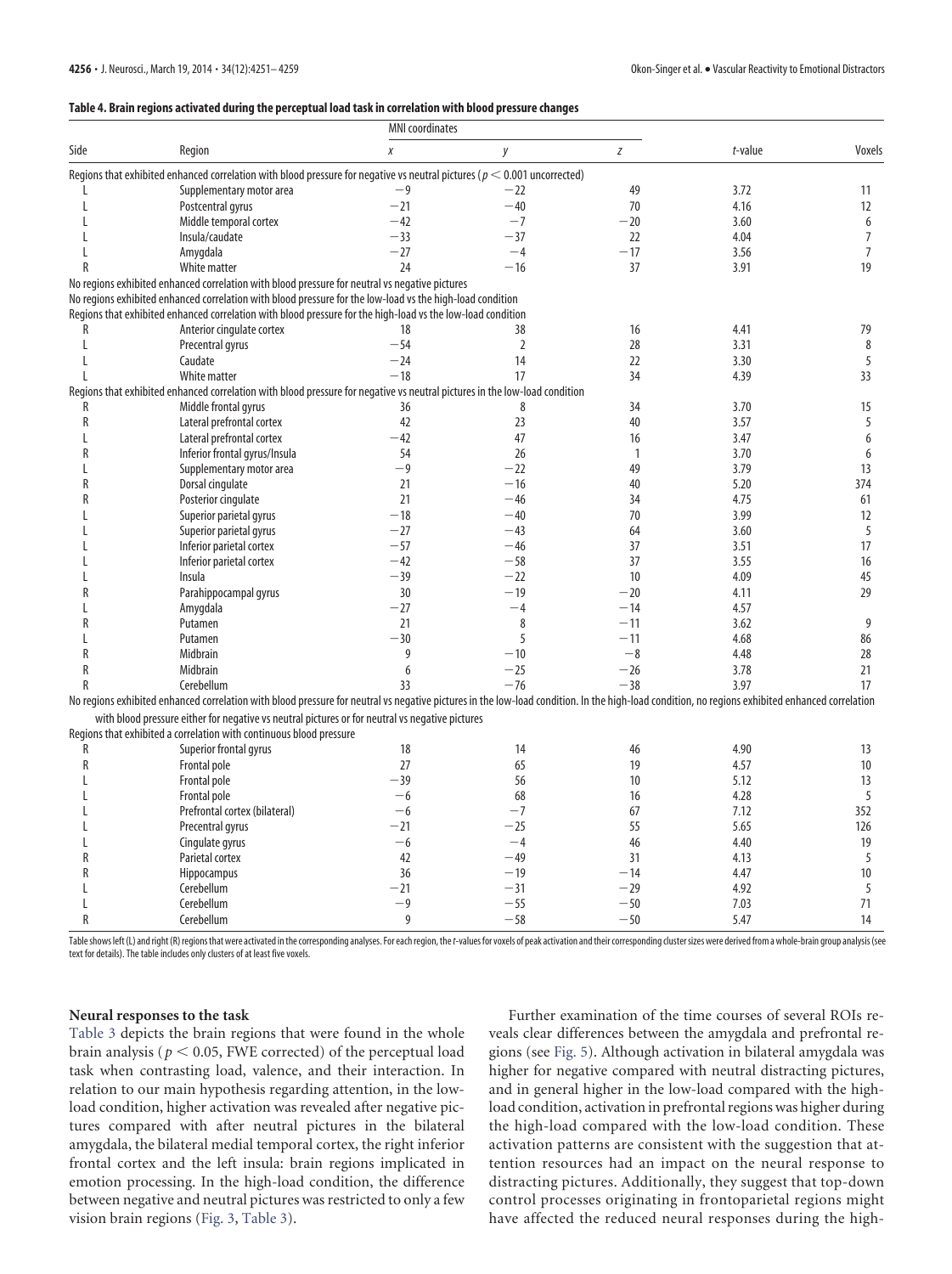

<span id="page-6-0"></span>**Figure 5.** Time courses of fMRI-BOLD activations in the following ROIs: bilateral amygdala (*A*, *B*), left middle frontal gyrus (*C*), and right inferior frontal gyrus (*D*). The plots are based on activation in a 6 mm sphere surrounding the coordinates. To avoid overlapping responses, the time courses are based on the first trials in the relevant block for each condition (see text for details).

load condition. Please note that our block design did not allow averaging of all the trials. Therefore, these time courses are based on an average of only the first trial in each block, yielding eight trials per condition for each subject. Furthermore, comparison of the timing between different regions is problematic because the HRF is known to differ between neural sites [\(Neumann et al., 2003\)](#page-8-26).

# **Neural correlates of blood pressure: modulation by task conditions**

[Table 4](#page-5-0) depicts the neural regions that correlated with changes in systolic blood pressure in the different task conditions. In the low-load condition, comparison of the neural regions related to systolic blood pressure responses to negative pictures compared with neutral pictures revealed activation in the bilateral lateral prefrontal cortex, the right dorsal and posterior cingulate, the left superior and inferior parietal cortex, the bilateral insula, the left amygdala, the bilateral putman, and the bilateral midbrain and cerebellar regions [\(Fig. 4,](#page-4-1) [Table 4\)](#page-5-0).

## **Neural correlates of blood pressure fluctuations**

[Table 4](#page-5-0) shows the neural regions that positively correlated with changes in systolic blood pressure during the fMRI acquisition. This analysis revealed activation in bilateral frontal pole, bilateral prefrontal cortex, the right parietal cortex, the left cingulate cortex, the right hippocampus, and bilateral cerebellum.

# **Discussion**

Using an affective perceptual load task, we found that in the low-load condition—when attention was available for processing distractor pictures—negative (compared with neutral) pictures deteriorated performance in the central task, activated brain regions known to be involved in emotion processing, and decreased blood pressure; we furthermore found a positive correlation between blood pressure response and activation in prefrontal and parietal regions, amygdala, caudate, and the midbrain. These effects were modulated by attention: behavioral and neural responses to highly negative distractor pictures were smaller or diminished, as was the negative blood pressure response when the central task involved high perceptual load. Furthermore, comparing the high-load and low-load conditions revealed enhanced activation in frontoparietal regions.

The finding of stronger behavioral interference of irrelevant pictures in the low-load condition confirms our previous results using the same task [\(Okon-Singer](#page-8-9) [et al., 2007\)](#page-8-9). The activation of amygdala, insula, orbitofrontal, visual, and cerebellar areas for negative pictures and the reduced activation in the high-load condition is also highly consistent with our hypothesis and previous findings. Subsequently, we discuss the results concerning the main aims of our study, the blood pressure response to emotion stimuli and the involved neural regions and the influence of attention on these responses. Finally, we speculate about clinical implications and suggest future studies.

## **Blood pressure response to emotional stimuli and involved brain areas**

Emotions are strongly linked to physiological reactions via modulation of the autonomic system. Most previous fMRI investigations on neural correlates of blood pressure responses have either measured vascular responses at the end of stressevoking blocks [\(Gianaros et al., 2006\)](#page-8-27) or used replica protocols to correlate vascular responses measured outside the scanner with neural responses acquired with fMRI [\(Gianaros et al., 2012\)](#page-8-28). Here, we measured blood pressure simultaneously to fMRI (pioneered by [Gray et al., 2009\)](#page-8-3) so the results represent neural and vascular responses to brief emotional stimuli. Furthermore, this design allows investigating the interaction between various mental processes occurring simultaneously. We cannot rule out possible influences of other factors, such as familiarity, and although we believe our results reflect neural activity that preceded vascular reactivity, it is possible that blood pressure responses themselves also influenced the measured neural activity.

Our finding of an early blood pressure decrease to negative stimuli is consistent with results showing heart rate deceleration and blood pressure decrease when viewing unpleasant pictures [\(Lang et](#page-8-29) [al., 1993;](#page-8-29) [Minati et al., 2009;](#page-8-10) [Dan-Glauser and Gross, 2011;](#page-8-11) [Wangelin](#page-8-30) [et al., 2011\)](#page-8-30). Blood pressure responses during emotional stimuli correlated with activity in bilateral lateral prefrontal cortex, the right dorsal and posterior cingulate cortex, the left insula, the left amygdala, midbrain, and cerebellar regions. These regions, which are known to be key players in emotion generation and regulation, are consistent with a meta-analysis of studies investigating neural correlates of vascular responses to stress [\(Gianaros and Sheu, 2009\)](#page-8-2), and were shown to reduce the sensitivity of the arterial baroreflex during stress [\(Gianaros et al., 2012\)](#page-8-28). Interestingly, these areas were related to blood pressure responses to emotional stimuli, but not to spontaneous fluctuations of blood pressure, pointing to recruitment of a neural network involved in vascular reactions associated with emotion.

Notably, BOLD signal in these areas correlated positively with blood pressure, which decreased with negative picture observa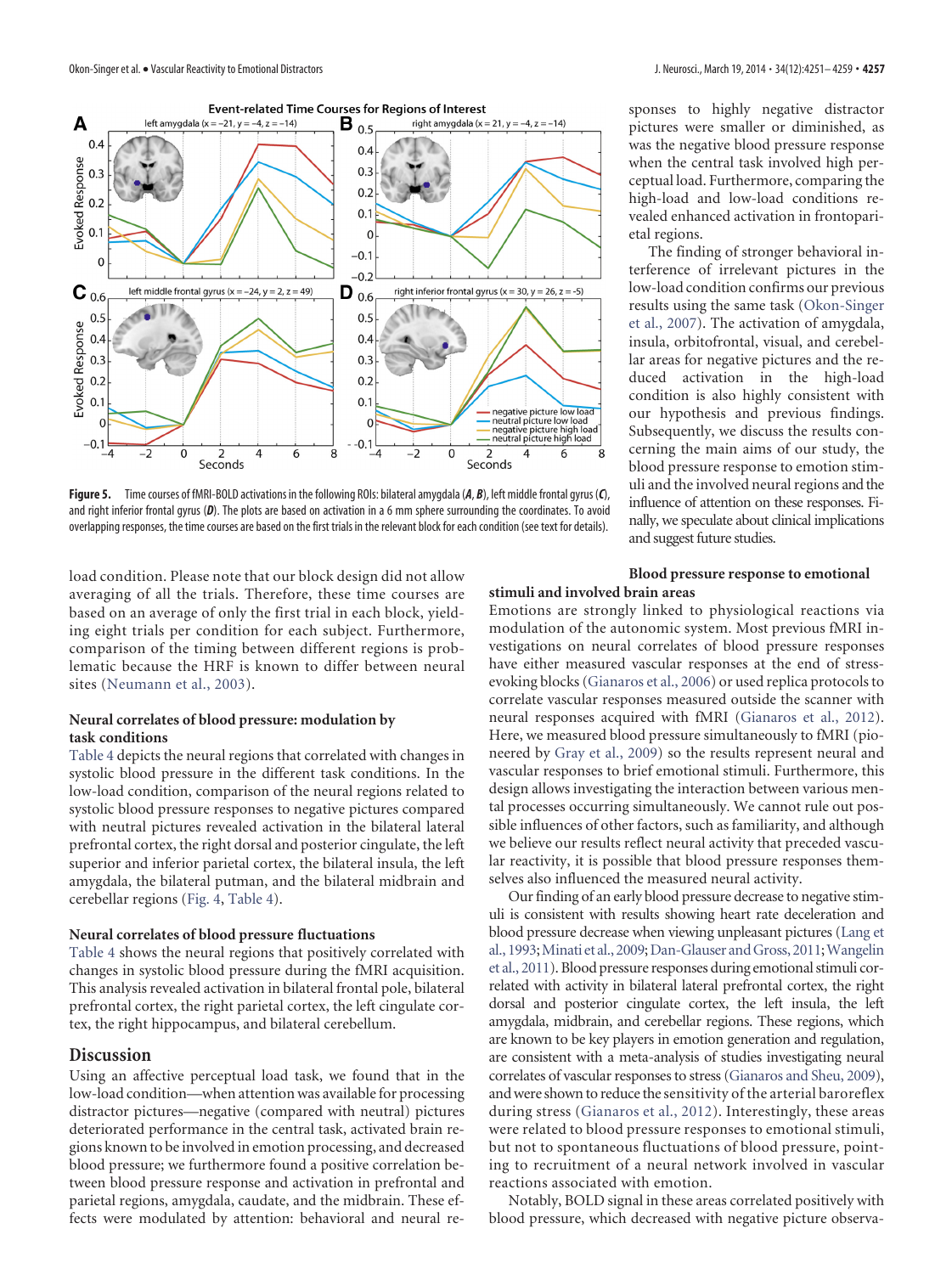tion. Although we did not have the spatial resolution to parcel different amygdala subareas, it is tempting to speculate that different amygdala subareas are responsible for the blood pressure response and the overall response to negative pictures. Analogously, different amygdala subregions were shown to mediate valence-related and attention/predictiveness effects during emotional processing [\(Gamer et al., 2010;](#page-8-31) [Boll et al., 2013\)](#page-7-3).

Related to our study, there is recent work on neural correlates of peripheral autonomic activity in other settings: [James et al.](#page-8-21) [\(2013\)](#page-8-21) recorded muscle sympathetic nerve activity simultaneously to fMRI at rest. BOLD activity covaried with muscle sympathetic nerve activity in bilateral dorsolateral prefrontal cortex, precuneus, posterior cingulate cortex, hypothalamus, left insula, and left cerebellum (for review, see [Macefield et al., 2013\)](#page-8-32). [Hen](#page-8-33)[derson et al. \(2012\)](#page-8-33) recorded skin sympathetic nerve activity simultaneously with fMRI during presentation of arousing pictures. Skin sympathetic nerve activity was positively related to activation in the right amygdala, bilateral thalamus, right nucleus accumbens, bilateral pons, and right cerebellum and negatively related to activation in the left orbitofrontal cortex, left frontal cortex, and right precuneus (see also [Brown et al., 2012\)](#page-7-4). [Gray et](#page-8-3) [al. \(2009\)](#page-8-3) measured cardiovascular responses to electric shocks administered at different time points of the cardiac rhythm simultaneously with fMRI. Their results imply that a network including the amygdala, insula, and brainstem is related to vascular reactions to painful stimuli. Although direct comparison between these studies and the current study is difficult due to methodological differences, we also found a relation to the amygdala only when examining blood pressure in response to the task and not during rest. All studies point to the involvement of frontal, limbic, midbrain, and cerebellar regions in the regulation of autonomous activity. Recent developments in autonomic signal acquisition simultaneously with fMRI may provide better differentiation of the neural networks regulating different autonomic systems in response to emotional stimulation and at rest.

# **Influence of attention on behavioral, neural, and blood pressure reaction to emotional stimuli**

In our study, attention influenced behavioral and neural responses to negative pictures and there was an interaction between emotional valence and attention on the blood pressure response. Emotion theories typically consider both limbic-mediated projections to sensory areas related to the emotional salience of the stimulus and frontoparietal-mediated projections related to emotion regulation [\(Ochsner et al., 2012\)](#page-8-34). Consistent with these models, we find modulation of neural responses due to the affective value of distracting pictures and allocation of attention. During low load, negative (compared with neutral) pictures led to higher activations in the amygdala, insula, orbitofrontal, visual, and cerebellar areas. These activations were reduced at high load. Furthermore, comparison of high and low load across picture types revealed enhanced activation in the middle and inferior frontal cortex, intraparietal lobule, and superior parietal lobule.

It is as yet unclear, however, whether these modulatory factors interact. Several studies support the notion that neural reactions to emotional stimuli depend on an interaction between "evaluative" and "control" projections [\(Pessoa et al., 2002;](#page-8-4) [Van Dillen](#page-8-35) [and Derks, 2012;](#page-8-35) for review, see [Okon-Singer et al., 2012](#page-8-36) and [Iordan et al., 2013\)](#page-8-37), but there are also conditions in which no interaction was found. For example, Gläscher et al. (2007) found attention and emotion not to interact; rather, their data indicated a "multiplicative gain effect of emotional salience." Additionally, in invasive amygdala recordings, there was an early attentionindependent amygdala response preceding top-down attentional control effects [\(Pourtois et al., 2010;](#page-8-39) for review, see [Pourtois et al.,](#page-8-7) [2013\)](#page-8-7). The 2 s picture presentation in our study would allow for both early control mechanisms and later top-down control; The frontoparietal activations that we found when comparing high and low load across picture types and the accordingly differential BOLD time courses given in [Figure 5](#page-6-0) suggest involvement of top-down cortical regions. [Levens and Phelps \(2010\)](#page-8-40) showed that bilateral inferior frontal gyrus (found in our study when comparing high and low load across picture types) mediates interference resolution for both neutral and emotional items, whereas the left anterior insula and the right orbitofrontal cortex (found in our study when comparing negative and neutral distractors in low load) are specifically related to emotional distraction (see also [Levens et al., 2011\)](#page-8-41). Overall, we believe that at current levels of evidence, conclusions regarding the exact control mechanisms should be taken cautiously.

## **Implications, open questions, and perspectives**

We believe that our approach provides a suitable setting for systematically studying the relationship among behavioral, neural, and physiological parameters during emotion processing. For example, it is not clear yet why the initial "negative" vascular response to emotional stimuli changes toward a later "positive" vascular response when threat continues (i.e., the "fight or flight" response). The underlying mechanisms are of potential clinical relevance because it has been shown that, among healthy, normotensive individuals, those in the upper quartile of blood pressure reaction to psychological stressors carry a higher risk of later developing hypertension [\(Matthews et al., 2004\)](#page-8-1). In a similar vein, it has been suggested that "exaggerated" cardiovascular responses to stressors are mediated by abnormal brain structure, function, and connectivity [\(Gianaros et al., 2009a;](#page-8-42) [Gianaros et al.,](#page-8-43) [2009b\)](#page-8-43) and that such neural abnormality may precede hypertension [\(Jennings and Zanstra, 2009\)](#page-8-44). Our finding that attention modulates blood pressure response to emotional stimuli is consistent with the effect of emotion regulation on autonomic reactions [\(Dan-Glauser and Gross, 2011\)](#page-8-11). These findings may provide a basis for preventive strategies for individuals at risk of developing hypertension. Further studies may elucidate neural factors predisposing individuals to vascular overreactions (i.e., at risk to develop hypertension) and enable the development of measures (e.g., emotion regulation, meditation) to prevent such vascular "overreactions."

## <span id="page-7-2"></span>**References**

- Amunts K, Kedo O, Kindler M, Pieperhoff P, Mohlberg H, Shah NJ, Habel U, Schneider F, Zilles K (2005) Cytoarchitectonic mapping of the human amygdala, hippocampal region and entorhinal cortex: intersubject variability and probability maps. Anat Embryol (Berl) 210:343–352. [CrossRef](http://dx.doi.org/10.1007/s00429-005-0025-5) [Medline](http://www.ncbi.nlm.nih.gov/pubmed/16208455)
- <span id="page-7-0"></span>Baruch M, Kwon KW, Abdel-Rahman E, Isaacs R (2007) The structure of the radial pulse-a novel noninvasive ambulatory blood pressure device. Stud Health Technol Inform 125:40 –42. [Medline](http://www.ncbi.nlm.nih.gov/pubmed/17377230)
- <span id="page-7-1"></span>Baruch MC, Warburton DE, Bredin SS, Cote A, Gerdt DW, Adkins CM (2011) Pulse decomposition analysis of the digital arterial pulse during hemorrhage simulation. Nonlinear Biomed Phys 5:1. [CrossRef](http://dx.doi.org/10.1186/1753-4631-5-1) [Medline](http://www.ncbi.nlm.nih.gov/pubmed/21226911)
- <span id="page-7-3"></span>Boll S, Gamer M, Gluth S, Finsterbusch J, Büchel C (2013) Separate amygdala subregions signal surprise and predictiveness during associative fear learning in humans. Eur J Neurosci 37:758 –767. [CrossRef](http://dx.doi.org/10.1111/ejn.12094) [Medline](http://www.ncbi.nlm.nih.gov/pubmed/23278978)
- <span id="page-7-4"></span>Brown R, James C, Henderson LA, Macefield VG (2012) Autonomic markers of emotional processing: skin sympathetic nerve activity in humans during exposure to emotionally charged images. Front Physiol 3:394. [CrossRef](http://dx.doi.org/10.3389/fphys.2012.00394) [Medline](http://www.ncbi.nlm.nih.gov/pubmed/23060818)